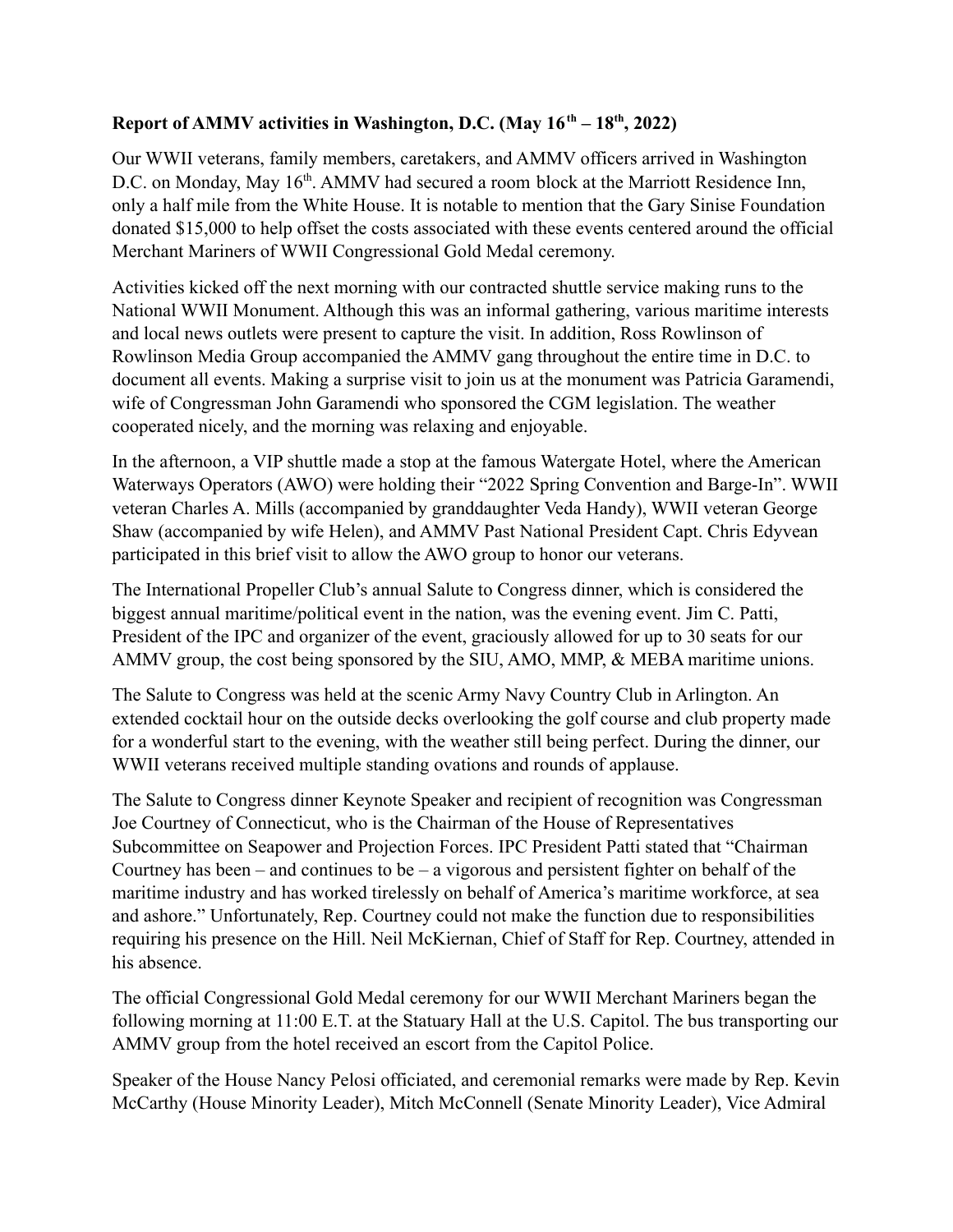Scott Buschman (USCG Deputy Commandant for Operations), Rear Admiral Michael Wettlaufer (Commander, Military Sealift Command), Lucinda Lessley (MARAD Deputy Administrator), Rep. John Garamendi, and Rep. Joe Cortney. The Colors were presented/retired by the U.S. Merchant Marine Academy (Kings Point) Honor Guard. The Merchant Marine anthem *Heave Ho* was performed by a U.S. Navy vocal quartet. In total, ten WWII Merchant Mariners were in attendence. Dave Yoho was allowed remarks near the end of the ceremony, and he delivered an emotionally charged message. Speaker Pelosi wrapped up the ceremony, as Dave Yoho and Charles A. Mills accepted the CGM on behalf of the WWII U.S. Merchant Marine.

Others in attendence for the ceremony included the superintendents of our maritime academies, high ranking representatives from maritime unions and coalitions, and other members of Congress who did not have a speaking role.

To the surprise of our AMMV honorees and accompanying family, the replica bronze medals were on hand and presented, in cases, to the ten veterans. Photo sessions lasted for nearly an hour after the ceremony concluded.

The AMMV group was then bussed to MEBA HQ at the Hall of the States building for a special rooftop celebration with food and beverages. Several maritime industry folks made brief closing comments to the group, and more photos were taken. Tomaczek Bednarek, on behalf of the Joey Lowenstein Foundation, presented blanket throws to our veterans which feature Joey's artwork coupled with images of the CGM. Finally, Rita Cosby conducted interviews of our WWII veterans.

The following individuals **(WWII Merchant Mariners listed in bold face print)** attended both the International Propeller Club's Salute to Congress dinner on May 17<sup>th</sup> and the official Congressional Gold Medal ceremony on May 18th: **William Balabanow**, Linda Lee Davis (sister of Mr. Balabanow), **Gerard Driscoll**, Cynthia Driscoll-Komlos (daughter of Mr. Driscoll & AMMV National Secretary), Russ Komlos (son-in-law of Mr. Driscoll), **James Lindsey**, Dale Howell Lindsey (daughter of Mr. Lindsey), **Jack Laub**, Deborah Lawrence (daughter of Mr. Laub), **Charles A. Mills**, Veda Handy (granddaughter of Mr. Mills), **George Offenhauser, Sr.**, Rosalie Murphy (daughter of Mr. Offenhauser), Vance Murphy (son-in-law of Mr. Offenhauser), **Bobby G. Ross**, Shirley Knight (daughter of Mr. Ross), Crawford Knight (son-in-law of Mr. Ross), **James Sciple**, Rick Wobbe (caretaker of Mr. Sciple), **George C. Shaw**, Helen Shaw (wife of Mr. Shaw), Captain Dru DiMattia (AMMV National President), Sheila M. Sova (AMMV National Vice President), Capt. Chris Edyvean (Past AMMV President & AMMV News Editor), Tomaczek Bednarek (entertainer & veterans' advocate), and Rita Cosby (Emmy-Award winning TV host, Best-Selling Author, veterans' advocate). In addition, the following individuals attended the official Congressional Gold Medal ceremony on May 18th: **Dave Yoho**, Carole King Yoho (wife of Mr. Yoho), David Yoho (son of Mr. Yoho), Brad Yoho (son of Mr. Yoho), Tracey McCormack (daughter of Mr. Yoho), and Adele Liffers (daughter of Mr. Yoho).

Many AMMV officials assisted with various tasks in the planning and outreach for these action-packed few days, but Capt. Dru DiMattia went above and beyond his duties as AMMV National President to ensure the overall success of such. This involved (just to name a few